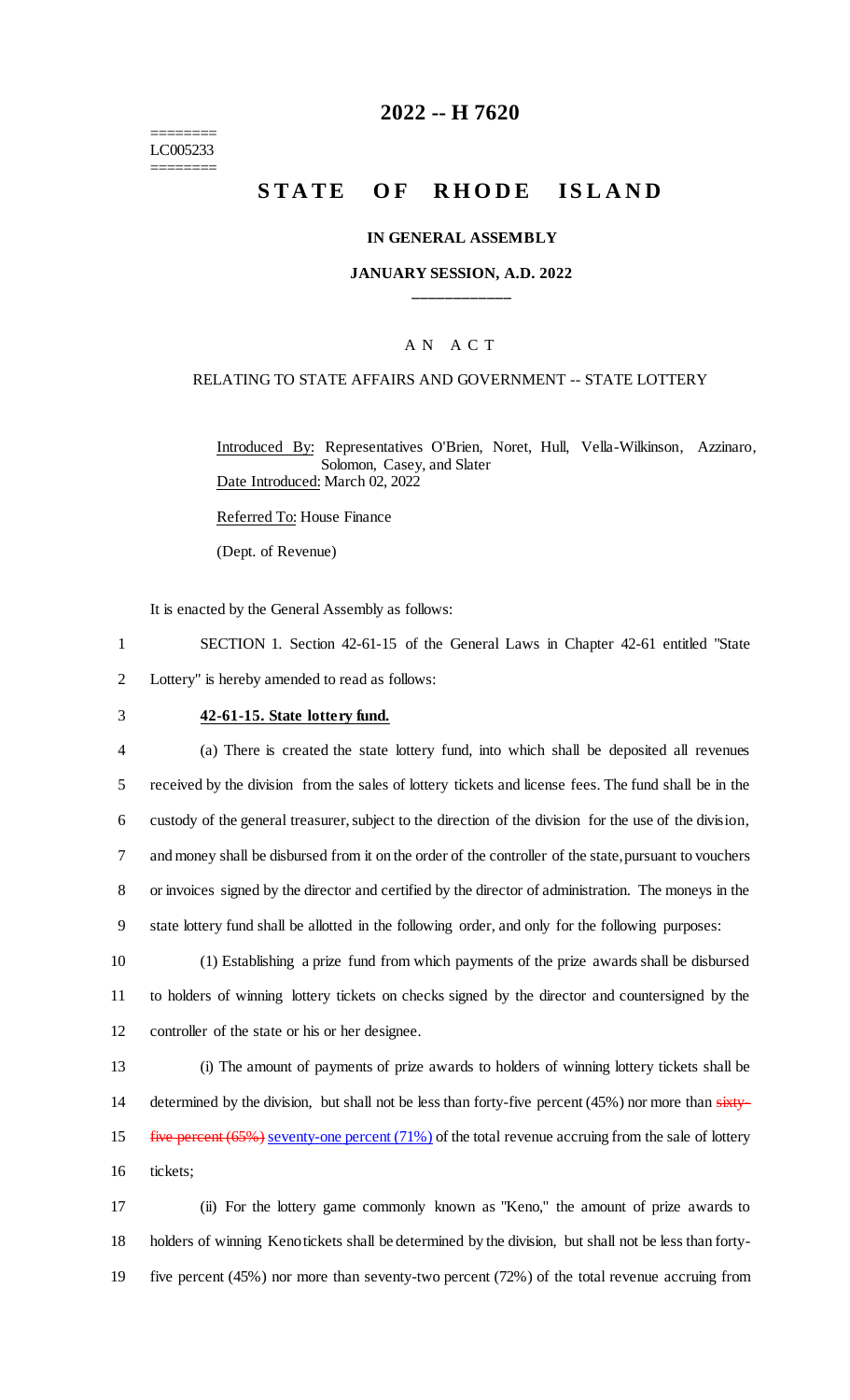the sale of Keno tickets;

 (2) Payment of expenses incurred by the division in the operation of the state lotteries including, but not limited to, costs arising from contracts entered into by the director for promotional, consulting, or operational services, salaries of professional, technical, and clerical assistants, and purchases or lease of facilities, lottery equipment, and materials; provided however, solely for the purpose of determining revenues remaining and available for transfer to the state's general fund, expenses incurred by the division in the operation of state lotteries shall reflect (i) Beginning in fiscal year 2015, the actuarially determined employer contribution to the Employees' Retirement System consistent with the state's adopted funding policy; and (ii) Beginning in fiscal year 2018, the actuarially determined employer contribution to the State Employees and Electing Teachers' OPEB System consistent with the state's adopted funding policy. For financial reporting purposes, the state lottery fund financial statements shall be prepared in accordance with generally accepted accounting principles as promulgated by the Governmental Accounting Standards Board; and

 (3) Payment into the general revenue fund of all revenues remaining in the state lottery 16 fund after the payments specified in subsections (a)(1)  $-$  (a)(2) of this section.

 (b) The auditor general shall conduct an annual post audit of the financial records and operations of the lottery for the preceding year in accordance with generally accepted auditing standards and government auditing standards. In connection with the audit, the auditor general may examine all records, files, and other documents of the division, and any records of lottery sales agents that pertain to their activities as agents, for purposes of conducting the audit. The auditor general, in addition to the annual post audit, may require or conduct any other audits or studies he or she deems appropriate, the costs of which shall be borne by the division.

 (c) Payments into the state's general fund specified in subsection (a)(3) of this section shall be made on an estimated quarterly basis. Payment shall be made on the tenth business day following the close of the quarter except for the fourth quarter when payment shall be on the last business day.

SECTION 2. This act shall take effect upon passage.

#### ======== LC005233 ========